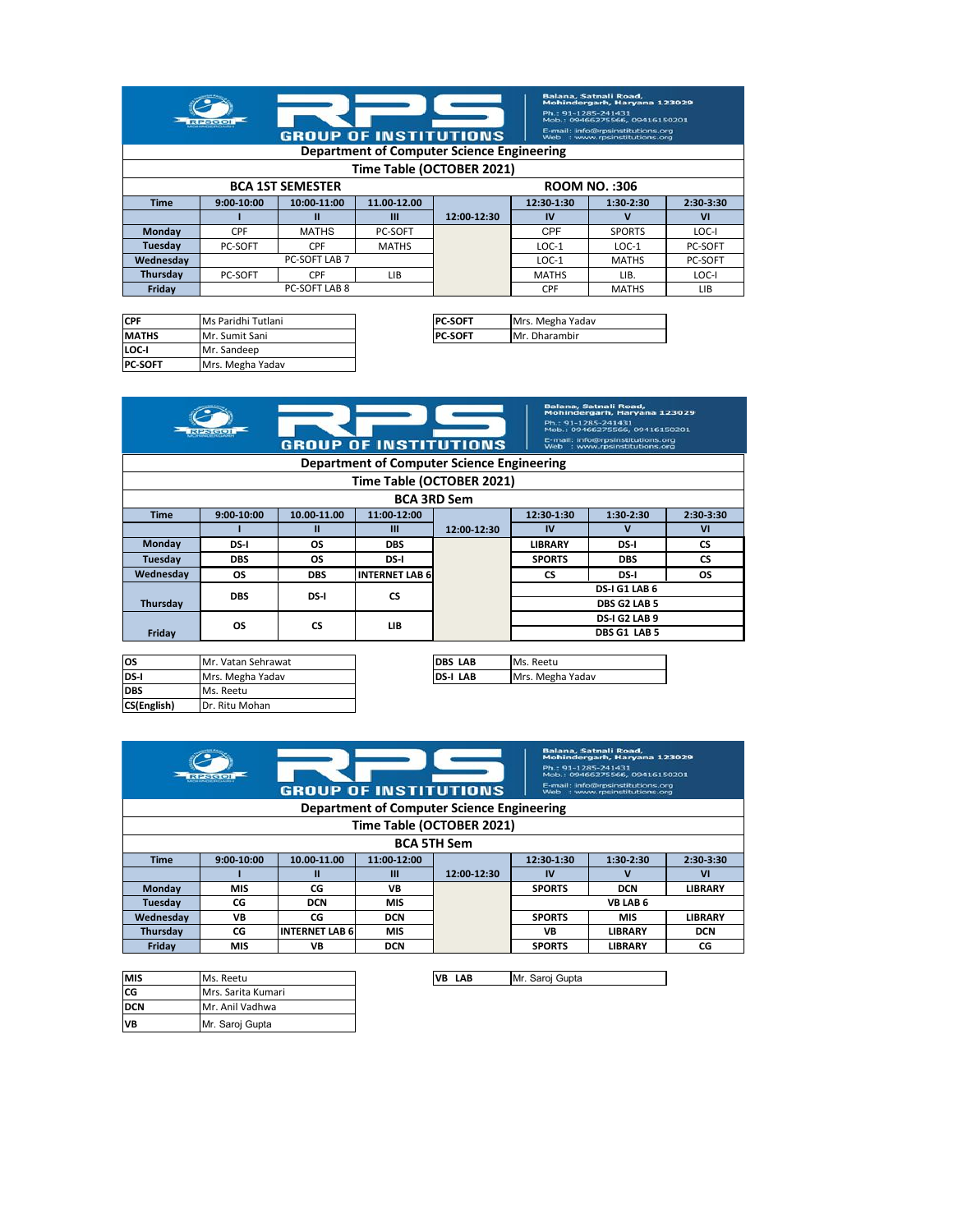| <b>RPSGC</b><br><b>GROUP OF INSTITUTIONS</b> |              |               |             |                                            | Ph.: 91-1285-241431                  | Balana, Satnali Road,<br>Mohindergarh, Harvana 123029<br>Mob.: 09466275566, 09416150201<br>E-mail: info@rpsinstitutions.org<br>Web : www.rpsinstitutions.org |                        |
|----------------------------------------------|--------------|---------------|-------------|--------------------------------------------|--------------------------------------|--------------------------------------------------------------------------------------------------------------------------------------------------------------|------------------------|
|                                              |              |               |             | Department of Computer Science Engineering |                                      |                                                                                                                                                              |                        |
|                                              |              |               |             | Time Table (OCTOBER 2021)                  |                                      |                                                                                                                                                              |                        |
|                                              |              |               |             | <b>B.Tech 3rd Sem CSE - A</b>              |                                      |                                                                                                                                                              |                        |
| <b>Time</b>                                  | $9:00-10:00$ | 10:00-11:00   | 11:00-12:00 |                                            | 12:30-1:30<br>1:30-2:30<br>2:30-3:30 |                                                                                                                                                              |                        |
|                                              |              | Ш             | Ш           | 12:00-12:30                                | IV                                   | v                                                                                                                                                            | VI                     |
|                                              | <b>MATHS</b> | <b>PYTHON</b> | <b>DBMS</b> |                                            |                                      | DE LAB G2                                                                                                                                                    | ECO                    |
| Monday                                       |              |               |             |                                            | <b>PYTHON LAB 8 G1</b>               |                                                                                                                                                              |                        |
|                                              | <b>MATHS</b> | DE            | <b>DSA</b>  |                                            |                                      | DSA G1 LAB 9                                                                                                                                                 |                        |
| Tuesday                                      |              |               |             |                                            |                                      | <b>DBMS G2 LAB 5</b>                                                                                                                                         |                        |
|                                              | <b>DSA</b>   | <b>PYTHON</b> | <b>DBMS</b> |                                            | <b>MATHS</b>                         | DE LAB G1                                                                                                                                                    |                        |
| Wednesdav                                    |              |               |             |                                            |                                      |                                                                                                                                                              | <b>PYTHON LAB 8 G2</b> |
| Thursday                                     | <b>DBMS</b>  | ECO           | DE          |                                            | ECO                                  | <b>DSA</b>                                                                                                                                                   | <b>MATHS</b>           |
| Friday                                       | <b>MATHS</b> | <b>PYTHON</b> | <b>DBMS</b> |                                            | DE                                   | LIB                                                                                                                                                          | ECO                    |
|                                              | <b>DSA</b>   | <b>PYTHON</b> | DE          |                                            | DSA G2 LAB 6                         |                                                                                                                                                              |                        |
| Saturday                                     |              |               |             |                                            |                                      | <b>DBMS G1 LAB 5</b>                                                                                                                                         |                        |

| <b>DBMS</b>  | Mrs. Abhilasha Yadav | <b>DBMS Lab</b>                    | Mrs. Abhilas |
|--------------|----------------------|------------------------------------|--------------|
| <b>DSA</b>   | Mr. Anil Vadhwa      | <b>DSA Lab</b>                     | Mr. Anil Vad |
| DE           | Dr. M.K.Yadav        | <b>Python Lab</b>                  | Mr. Sachin K |
| Python Prog. | Dr. J. K. GOTHWAL    | <b>DE Lab(ECE DEPT</b> Mr. Sandeep |              |
| <b>MATHS</b> | Mr. Hitender         |                                    |              |
| <b>ECO</b>   | Dr. Kusum            |                                    |              |

| Mrs. Abhilasha Yadav | <b>DBMS Lab</b>                    | Mrs. Abhilasha Yaday                 |
|----------------------|------------------------------------|--------------------------------------|
| Mr. Anil Vadhwa      | <b>DSA Lab</b>                     | Mr. Anil Vadhwa                      |
| Dr. M.K.Yadav        | <b>Python Lab</b>                  | Mr. Sachin Kumar / Dr. J. K. Gothwal |
| Dr. J. K. GOTHWAL    | <b>DE Lab(ECE DEPT</b> Mr. Sandeep |                                      |

|           |                                                   | <b>GROUP</b>  | <b>OF INSTITUTIONS</b> |                               | Balana, Satnali Road.<br>Mohindergarh, Harvana 123029<br>Ph.: 91-1285-241431<br>Mob.: 09466275566, 09416150201<br>E-mail: info@rpsinstitutions.org<br>Web : www.rpsinstitutions.org |                        |              |  |  |  |
|-----------|---------------------------------------------------|---------------|------------------------|-------------------------------|-------------------------------------------------------------------------------------------------------------------------------------------------------------------------------------|------------------------|--------------|--|--|--|
|           | <b>Department of Computer Science Engineering</b> |               |                        |                               |                                                                                                                                                                                     |                        |              |  |  |  |
|           |                                                   |               |                        | Time Table (OCTOBER 2021)     |                                                                                                                                                                                     |                        |              |  |  |  |
|           |                                                   |               |                        | <b>B.Tech 3rd Sem CSE - B</b> |                                                                                                                                                                                     |                        |              |  |  |  |
| Time      | 9:00-10:00                                        | 10:00-11:00   | 11:00-12:00            |                               | 12:30-1:30                                                                                                                                                                          | $1:30-2:30$            | 2:30-3:30    |  |  |  |
|           |                                                   | Ш             | Ш                      | 12:00-12:30                   | IV                                                                                                                                                                                  | $\mathbf v$            | VI           |  |  |  |
| Monday    | <b>DSA</b>                                        | <b>PYTHON</b> | DE                     |                               | ECO                                                                                                                                                                                 | LIB                    | <b>MATHS</b> |  |  |  |
| Tuesday   | <b>DBMS</b>                                       | <b>MATHS</b>  | <b>DSA</b>             |                               | DE                                                                                                                                                                                  | ECO                    | <b>MATHS</b> |  |  |  |
|           | ECO                                               | <b>PYTHON</b> | DE                     |                               |                                                                                                                                                                                     | DSA G1 LAB 7           |              |  |  |  |
| Wednesday |                                                   |               |                        |                               |                                                                                                                                                                                     | <b>DBMS G2 LAB 5</b>   |              |  |  |  |
|           | <b>DSA</b>                                        | <b>MATHS</b>  | <b>DBMS</b>            |                               |                                                                                                                                                                                     | DE g2 LAB              | ECO          |  |  |  |
| Thursday  |                                                   |               |                        | PYTHON G1 LAB 8               |                                                                                                                                                                                     |                        |              |  |  |  |
|           | <b>DBMS</b>                                       | <b>PYTHON</b> | DE                     | DE G1 LAB                     |                                                                                                                                                                                     |                        | <b>MATHS</b> |  |  |  |
| Friday    |                                                   |               |                        |                               |                                                                                                                                                                                     | <b>PYTHON G2 LAB 8</b> |              |  |  |  |
|           | <b>DBMS</b>                                       | <b>PYTHON</b> | <b>DSA</b>             |                               |                                                                                                                                                                                     | DSA G2 LAB 7           |              |  |  |  |
| Saturday  |                                                   |               |                        |                               |                                                                                                                                                                                     | <b>DBMS G1 LAB 9</b>   |              |  |  |  |

| <b>DBMS</b>  | Mrs. Abhilasha Yadav | <b>DBMS Lab</b>   | Mrs. Sarita K |
|--------------|----------------------|-------------------|---------------|
| <b>DSA</b>   | Mr. Saroj Gupta      | <b>DSA Lab</b>    | Mr. Saroj Gu  |
| DE           | Dr. M.K.Yadav        | <b>Python Lab</b> | Mr. Sachin K  |
| Python Prog. | Mr. Sachin Kumar     | <b>DE Lab</b>     | Mr. Sandeep   |
| <b>MATHS</b> | Mr. Hitender         |                   |               |
| ECO          | Dr. Kusum            |                   |               |

| Mrs. Abhilasha Yadav | <b>DBMS Lab</b>   | Mrs. Sarita Kumari |
|----------------------|-------------------|--------------------|
| Mr. Saroi Gupta      | <b>DSA Lab</b>    | Mr. Saroi Gupta    |
| Dr. M.K.Yadav        | <b>Python Lab</b> | Mr. Sachin Kumar   |
| Mr. Sachin Kumar     | <b>DE Lab</b>     | Mr. Sandeep        |
|                      |                   |                    |